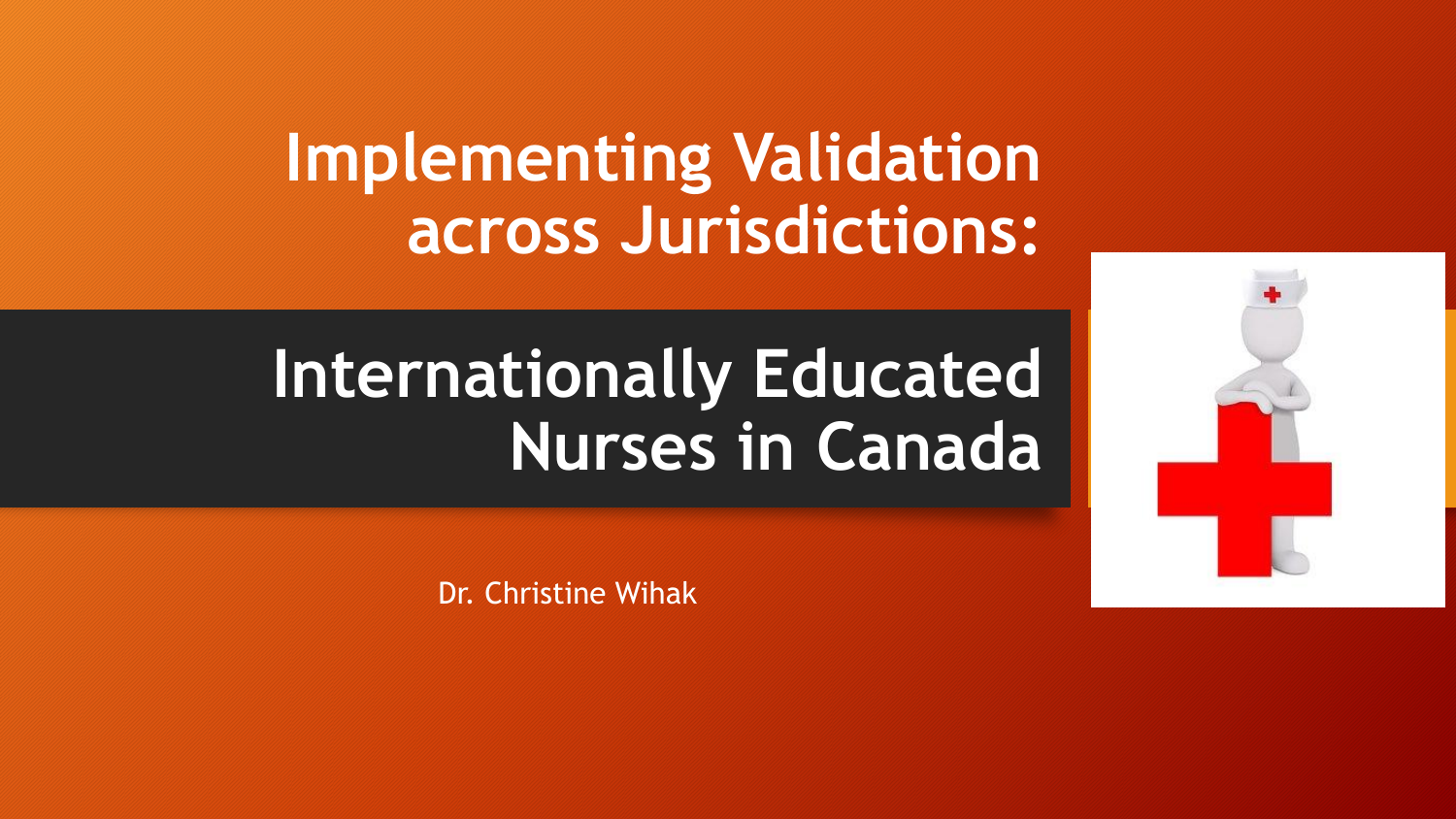#### Background on Canada

- Canada Confederation of 10 provinces, 3 territories
	- Federal gov't -- power over immigration
	- Provinces/territories -- power over education, including regulated occupations

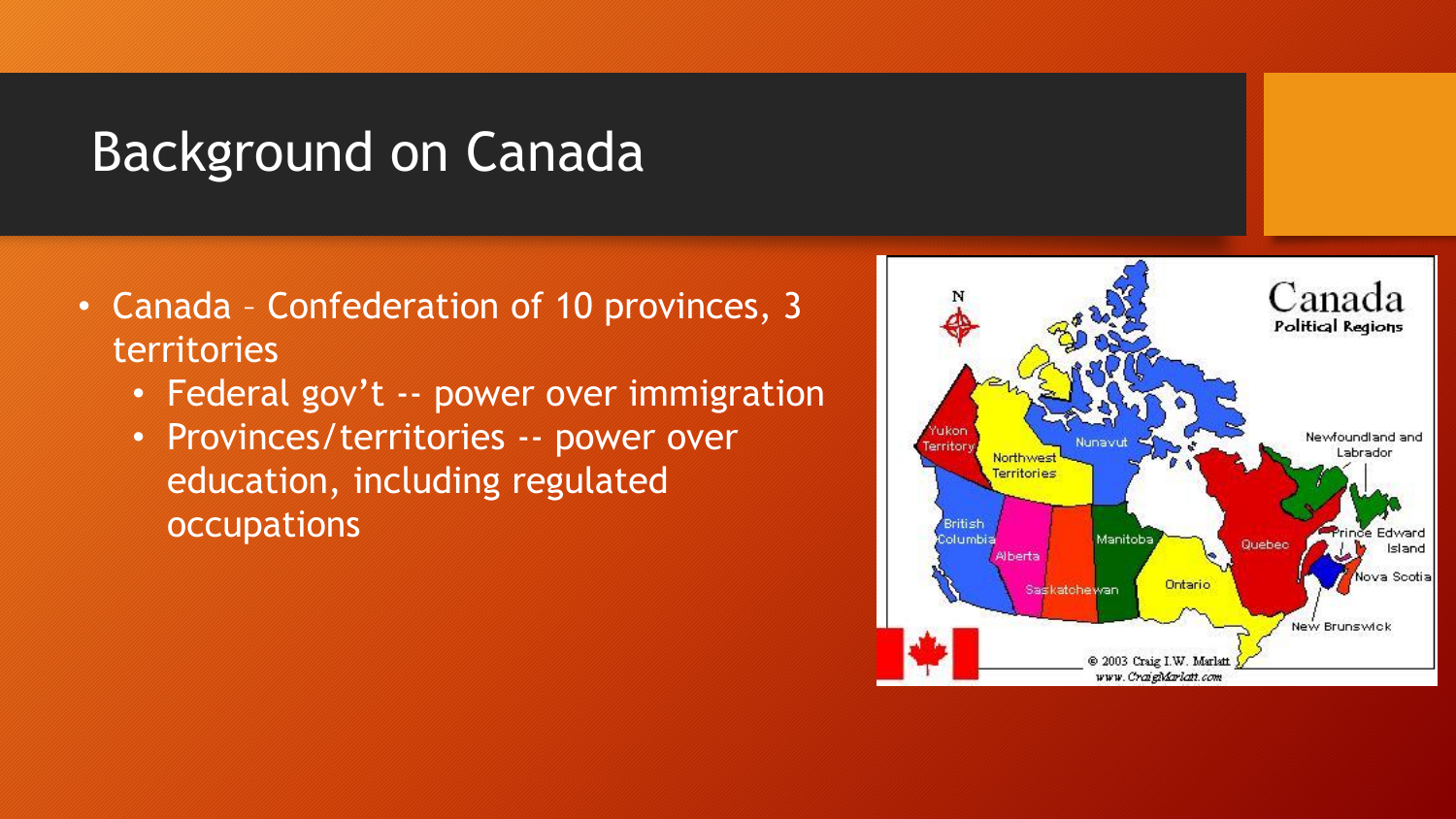## Nursing Regulation



- *Self-regulation*
	- Provincial Nursing Colleges
- *Agreement on Interprovincial Trade* -- ease of labour mobility
- *[Canadian Council of Registered Nurse regulators](https://www.ccrnr.ca/entry-to-practice.html)*
	- 10 Nursing Colleges collaborate nationally
	- National exam to enter Nursing profession in any province except Quebec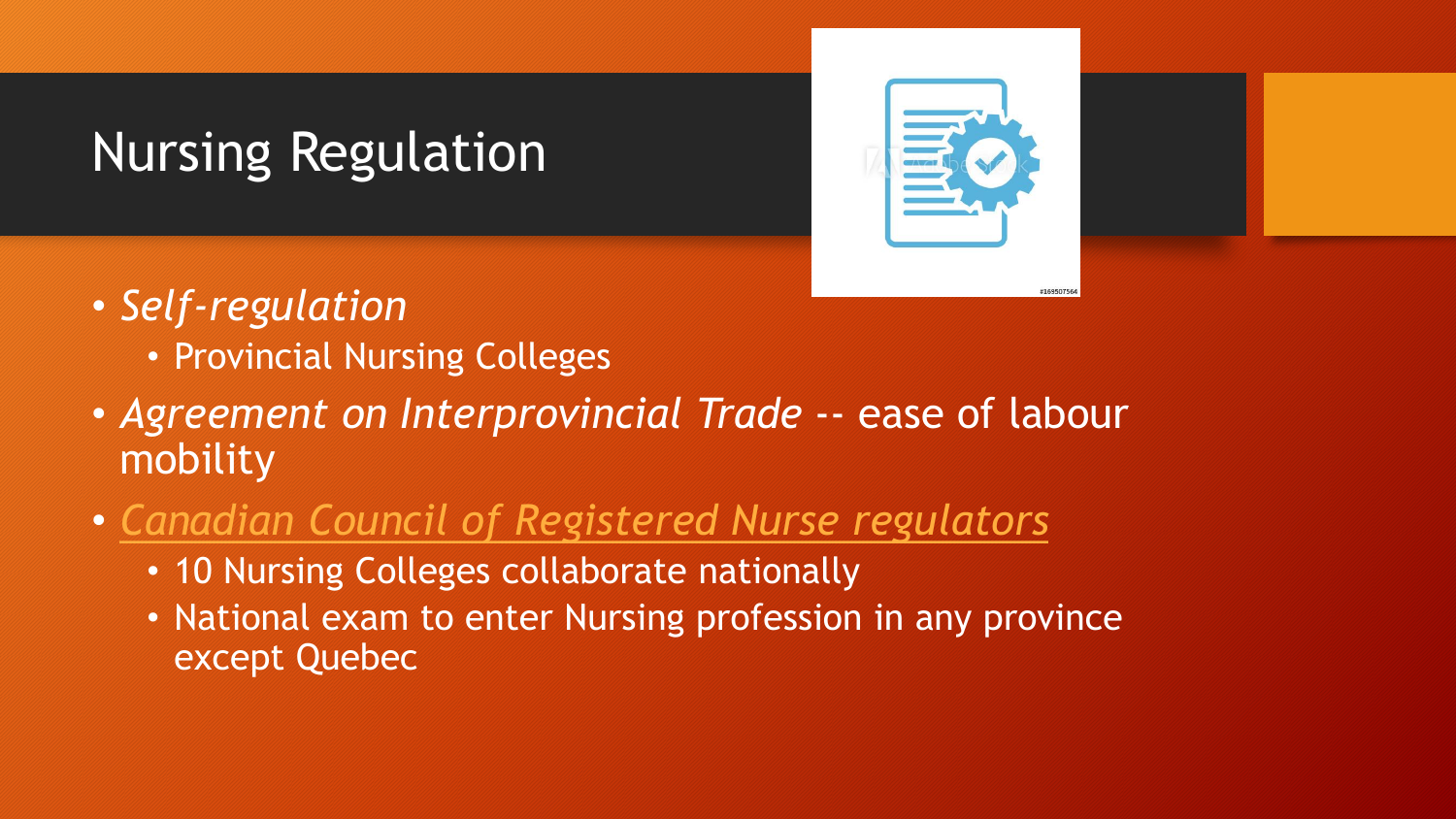#### PLAR (aka Validation) for IENs: pre-2014



- IENs had to apply for immigration through federal government, for RN licensure through one of provincial bodies
- Every province and territory had own process
- Great variability in ability to serve IEN applicants, to assess non-Canadian education and experience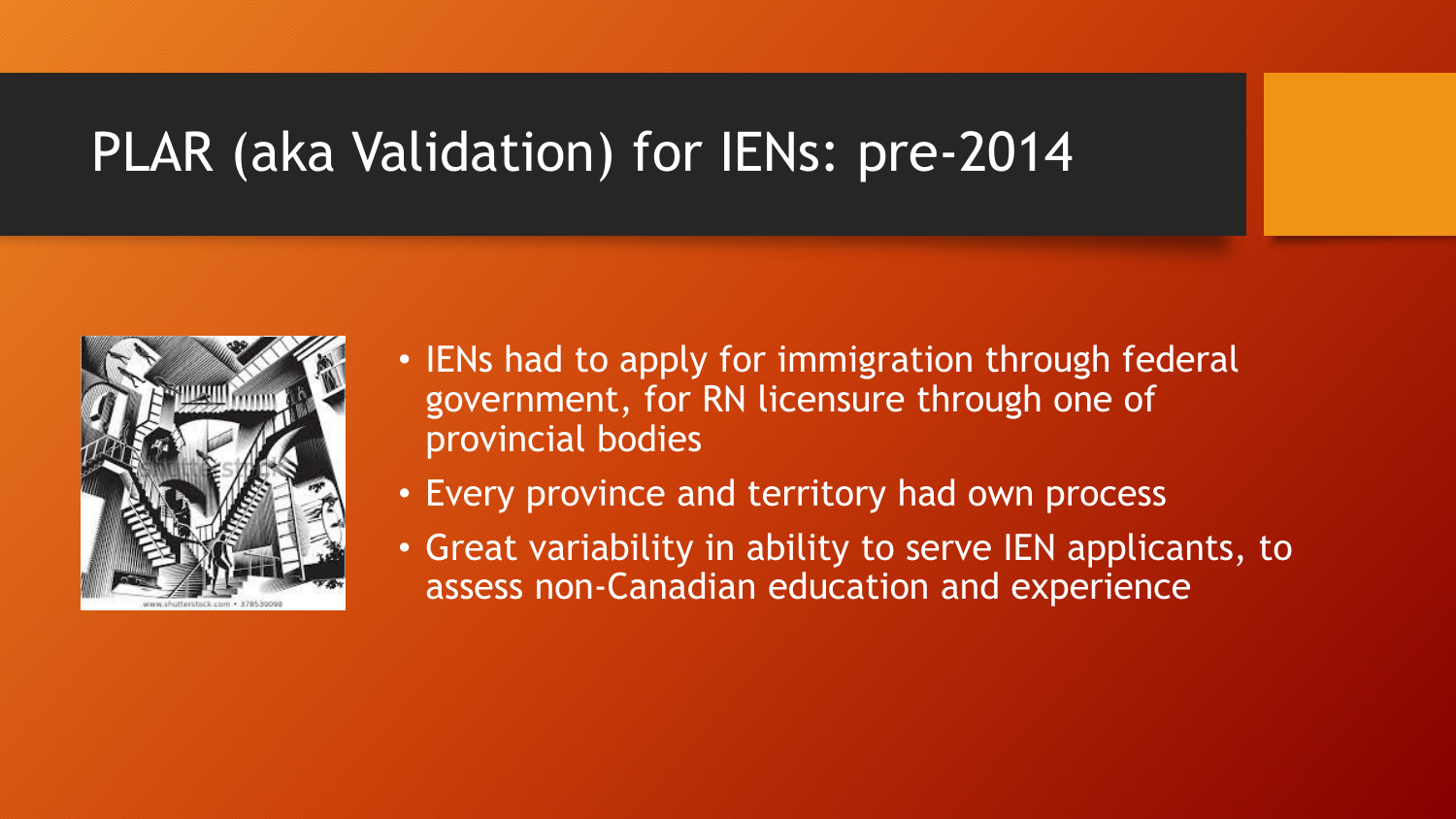#### *Navigating to become a Nurse in Canada*



#### • 2005 study of PLAR processes across the country

- Canadian Nurses Association
- Canada facing a nursing shortage
- Predicted great need for IENs
- Spotlighted obstacles facing IENs
- Weak use of PLAR to assess competency
- Recommended establishment of national assessment service
	- Educational credentials, clinical competency, English/French fluency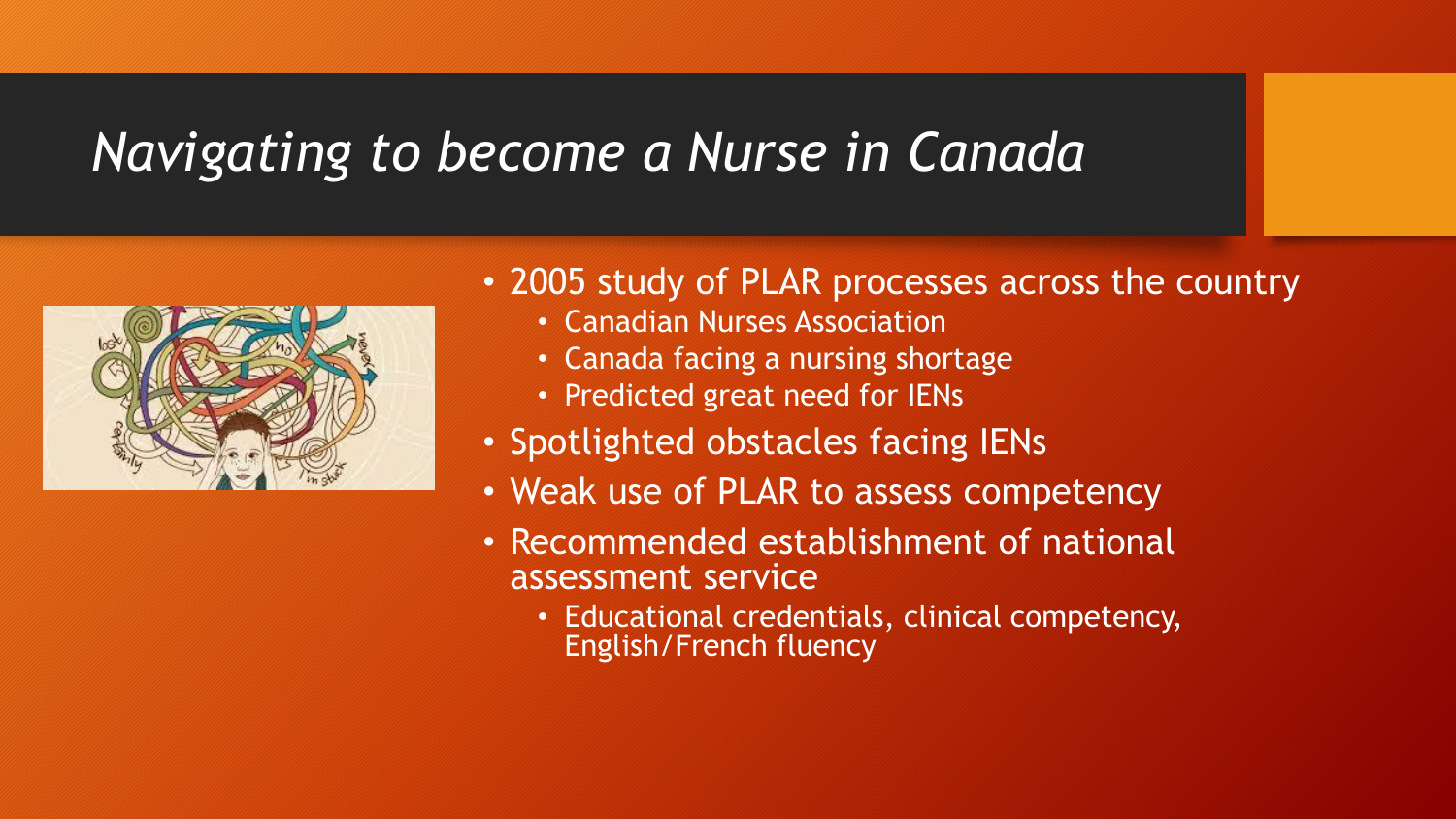#### National Nursing Assessment Service



- Incorporated 2012 as non-profit organization
- Board Members and members from provincial/territorial regulatory bodies
- Implementation project stakeholders
	- Regulators (provided funding)
	- Federal gov't (provided funding)
	- Provincial gov'ts (some provided funding)
	- Canadian Nursing Association professional body
- Partnered with US body CGFNS International to develop process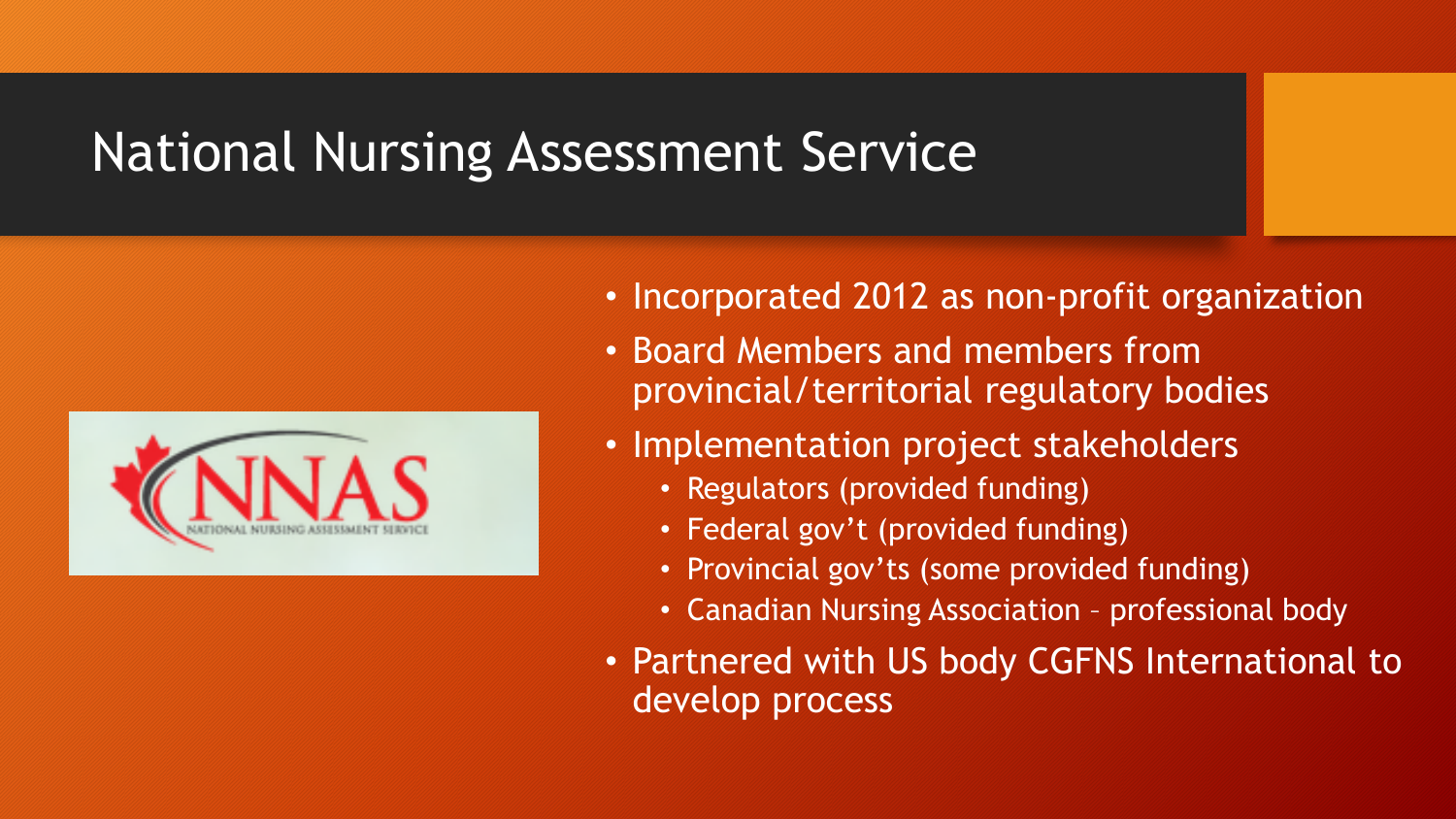

Source: NNAS, 2014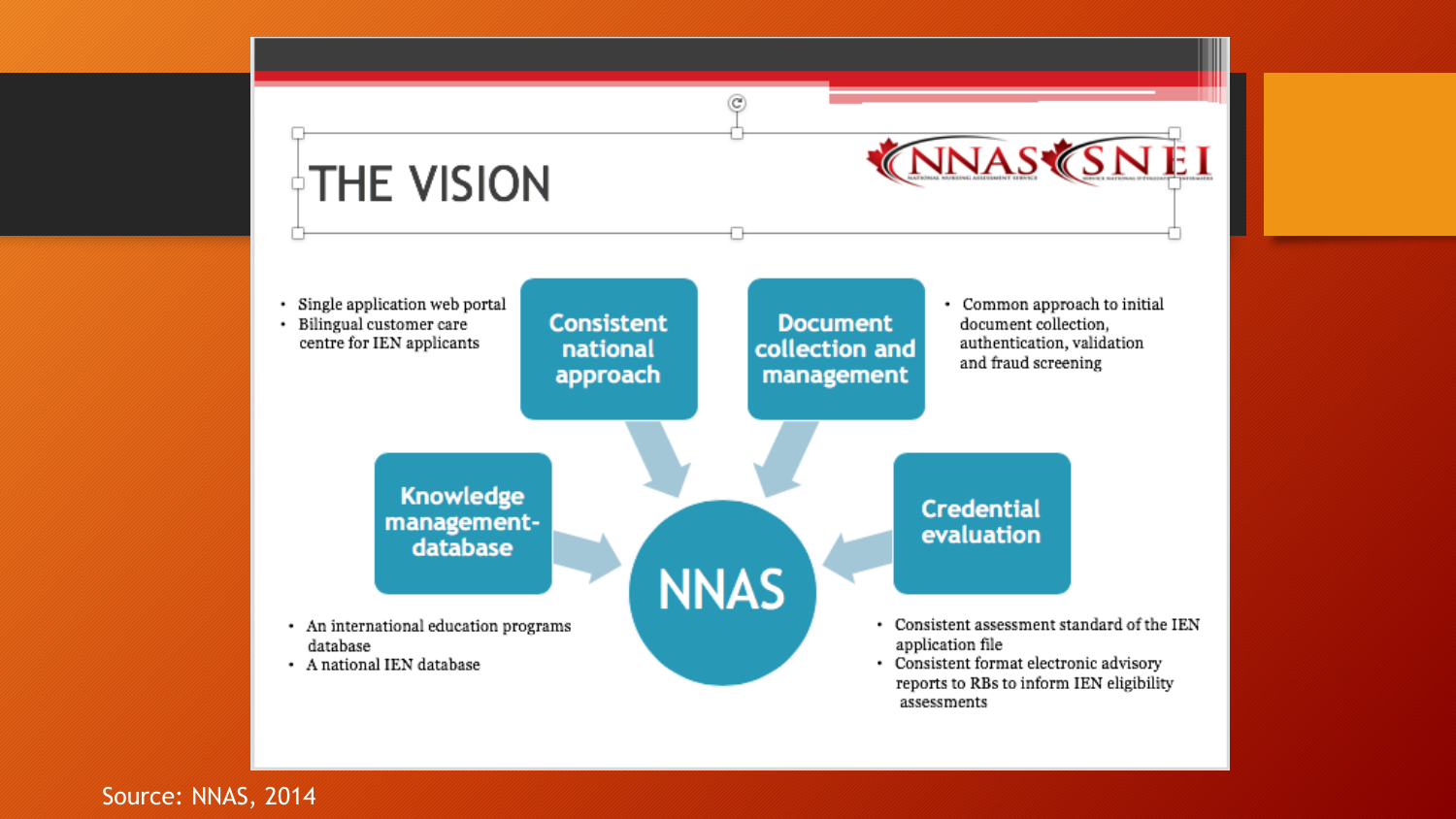### National IEN portal – launched 2014



Source: NNAS, 2014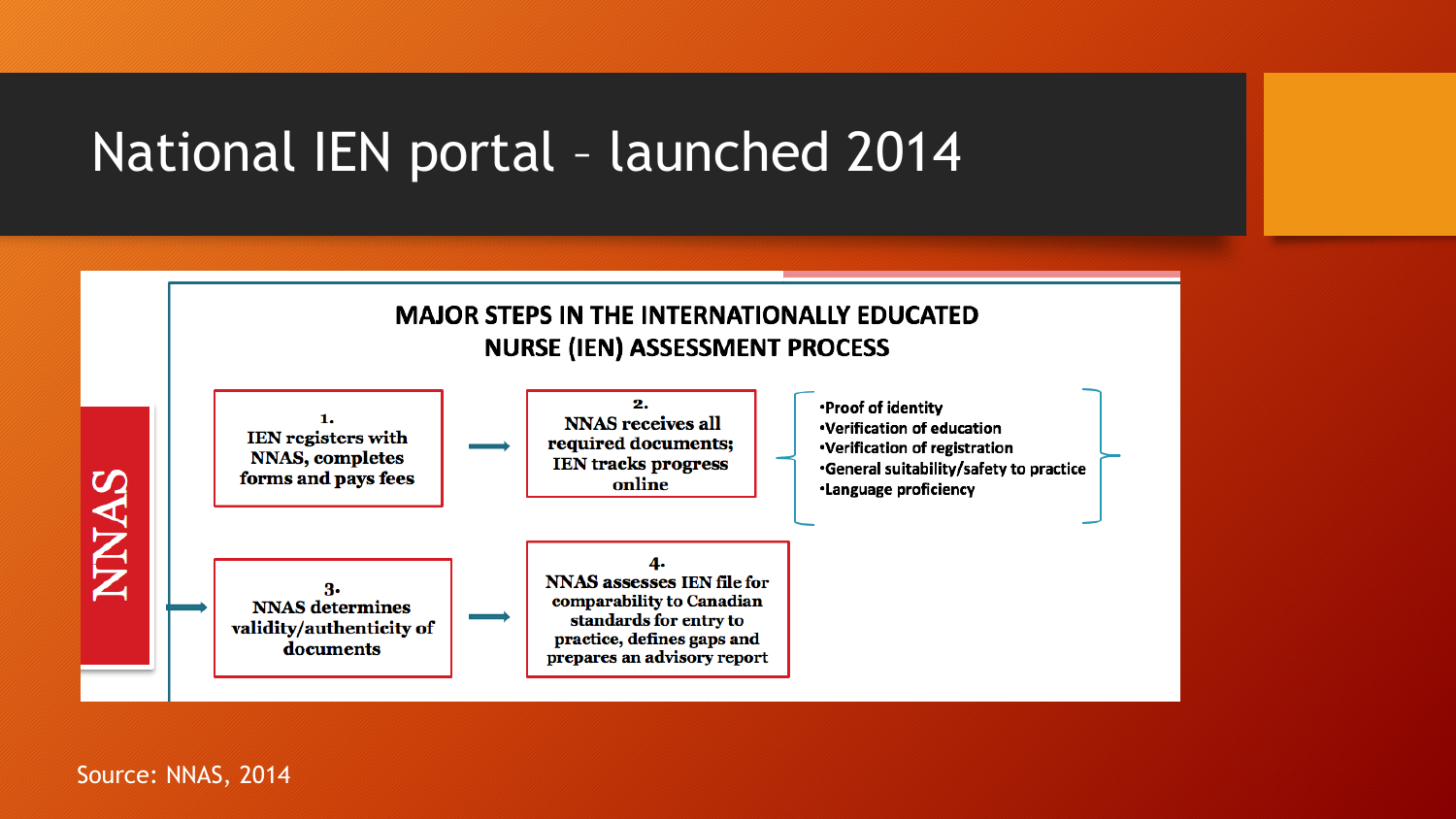#### Provincial regulatory body

![](_page_8_Figure_1.jpeg)

Source: NNAS, 2014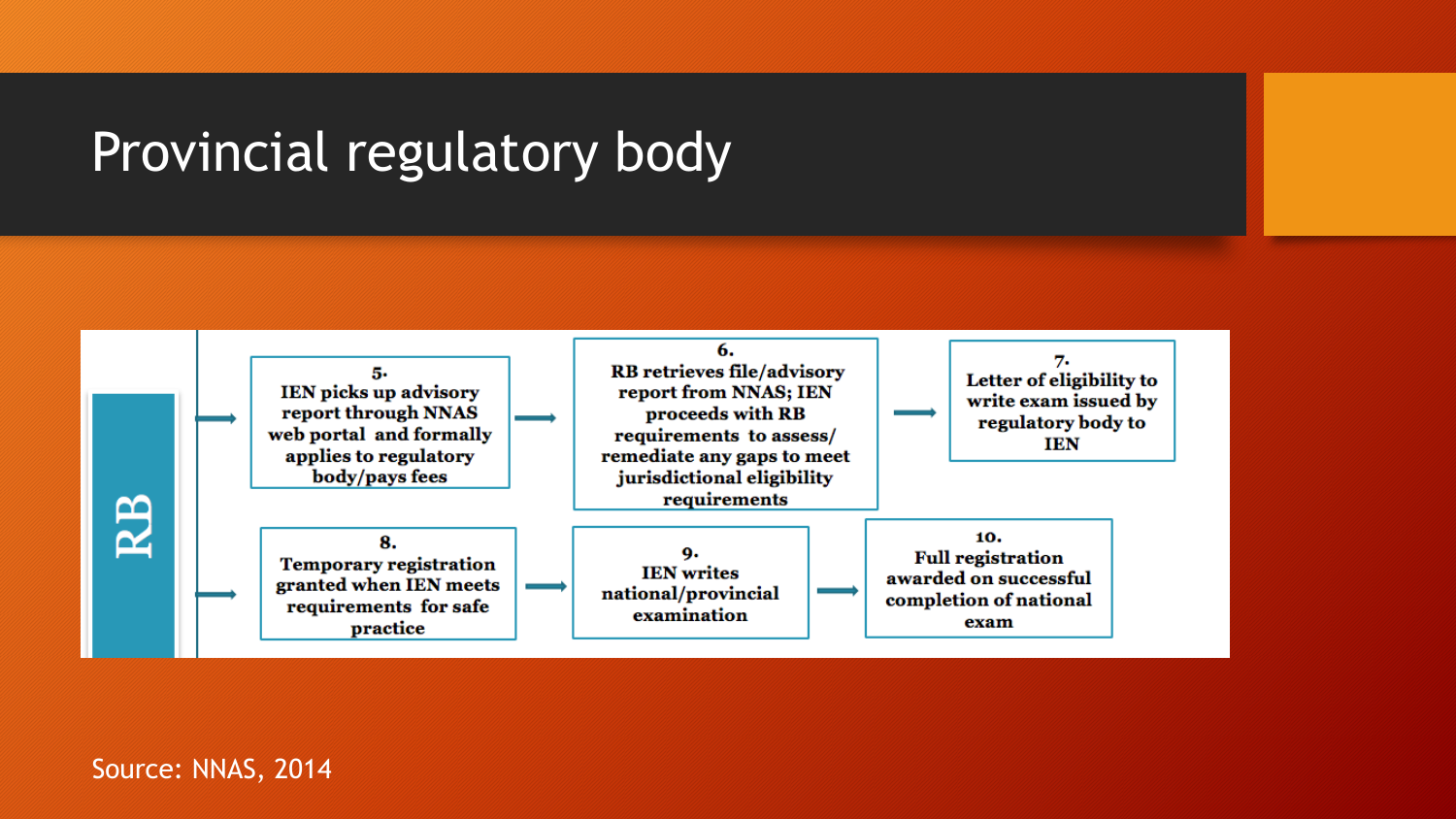#### **[IEN Portal](https://www.nnas.ca/)**

![](_page_9_Picture_1.jpeg)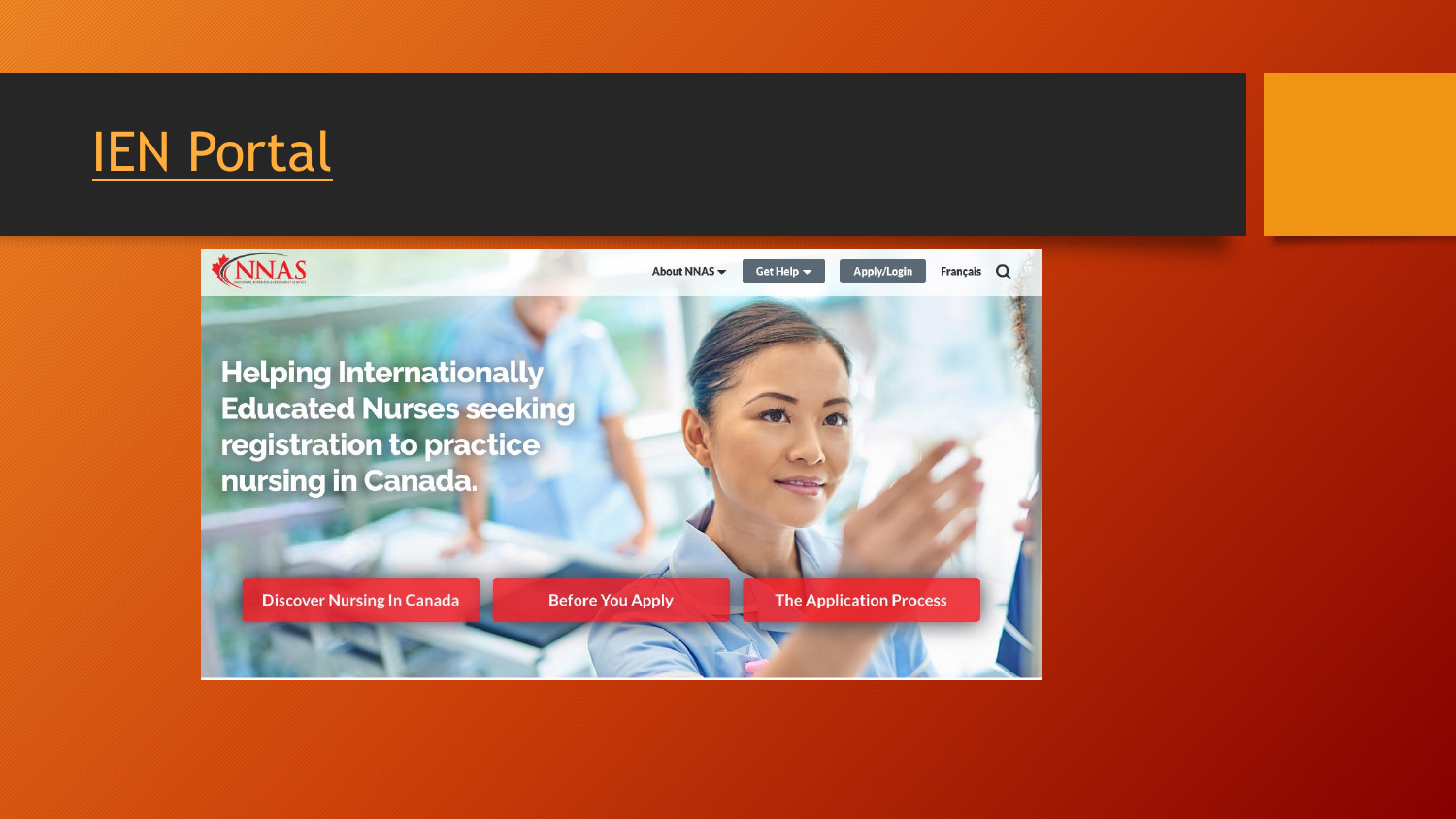### NNAS now

- 62K+ applications
	- 22K+ e-mails
	- 33K+ phone calls
- Totally fee supported
	- IEN pays \$650 US
- Some IEN financial support
	- Provincial agencies with federal, provincial funding

![](_page_10_Figure_8.jpeg)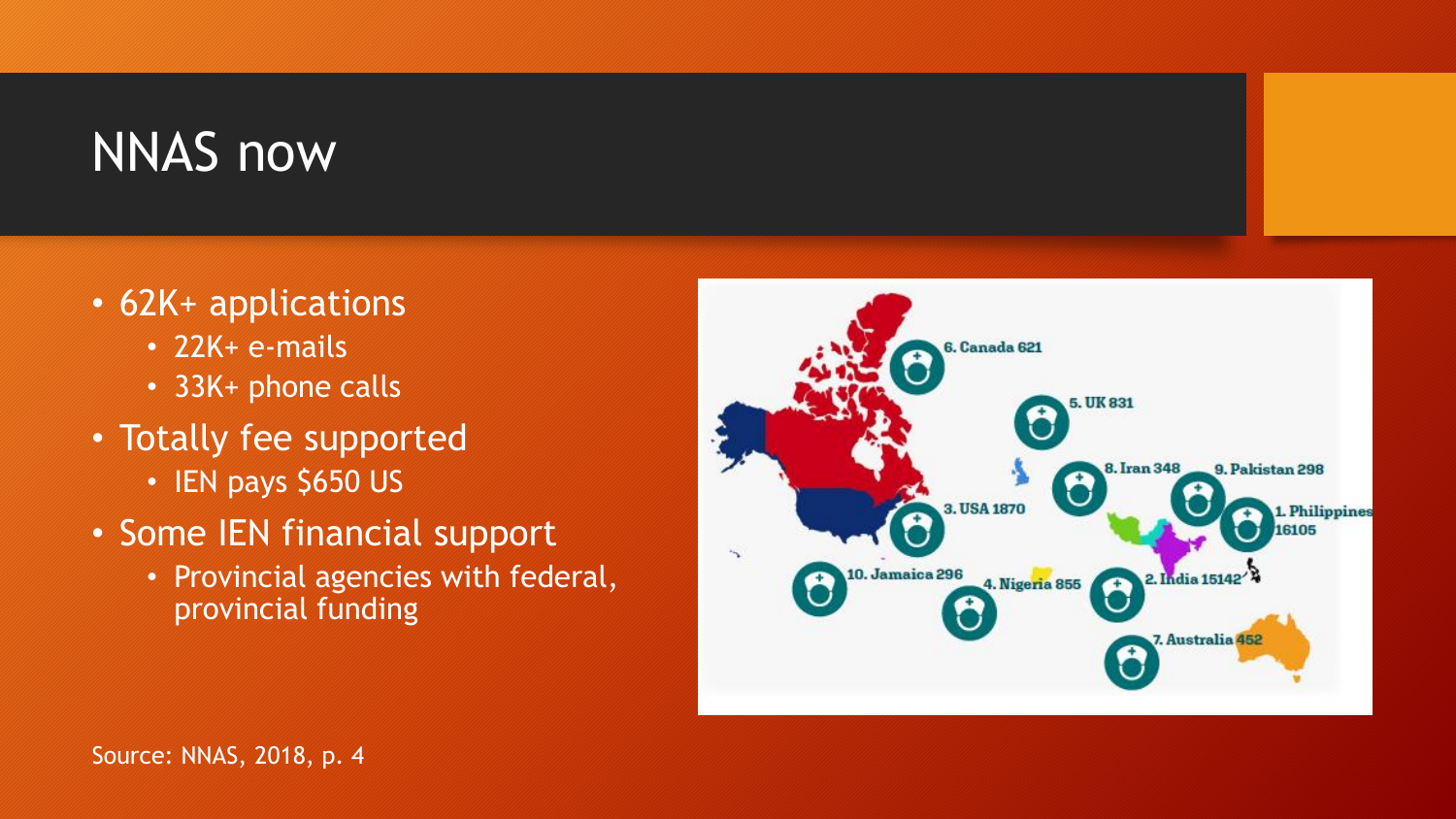#### NNAS Case Study – Key points

#### 1. Initiated by Nursing profession itself

- **2. Voluntary** collaboration of multiple stakeholders - Professional bodies, Regulatory bodies in ten provinces/territories, Federal government, Provincial governments
- 3. Improved PLAR system for IENs
- 4. Most advanced Canadian example of national-level cooperation for immigrant entry into regulated professions